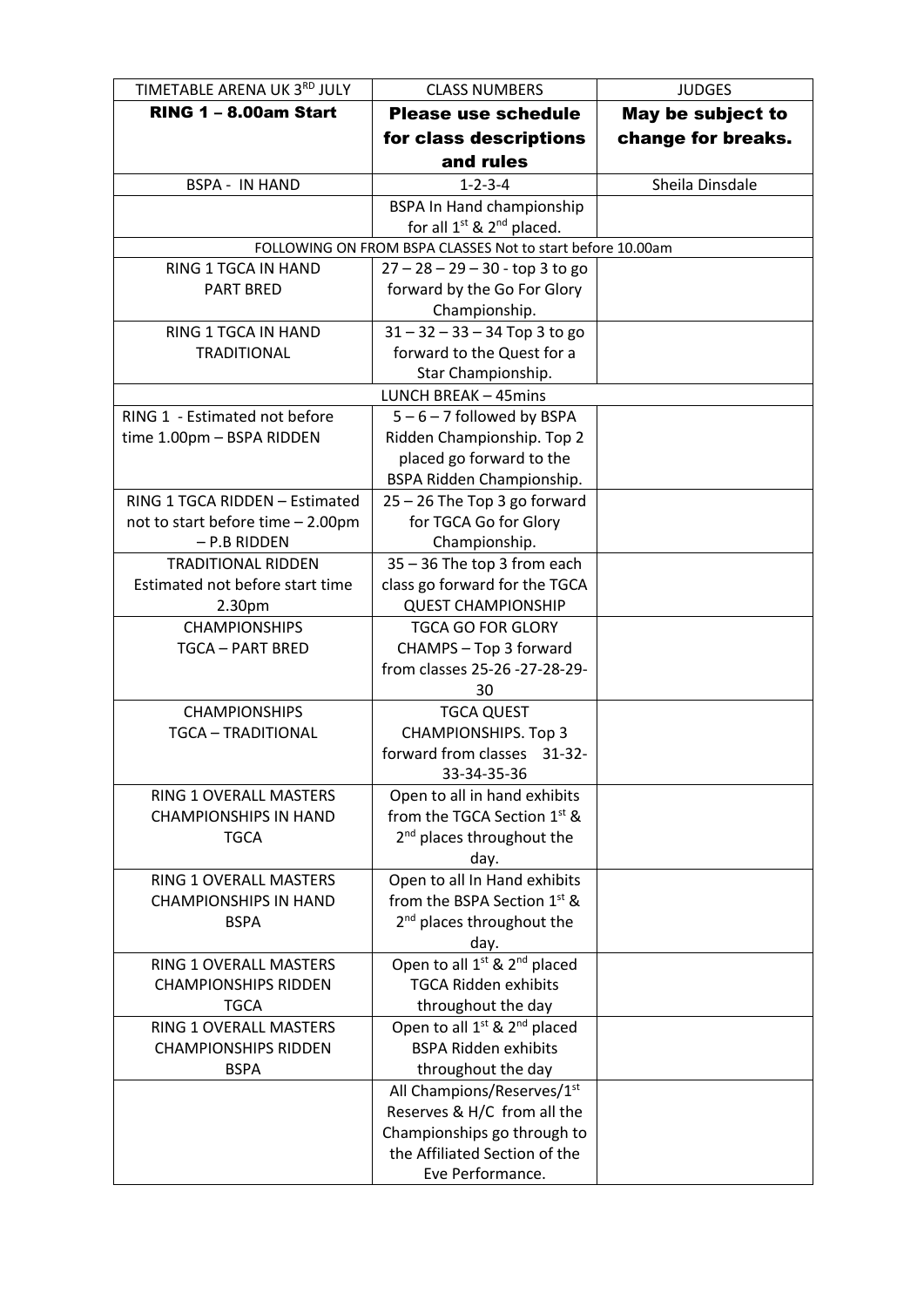| <b>RING 2 GRASSROOTS IN</b>                                                                                 | <b>CLASS NUMBERS</b>                                                           | <b>JUDGES</b>                                                                                                           |
|-------------------------------------------------------------------------------------------------------------|--------------------------------------------------------------------------------|-------------------------------------------------------------------------------------------------------------------------|
| <b>HAND</b>                                                                                                 |                                                                                |                                                                                                                         |
| 8.00am Start.                                                                                               | $65 - 66 - 67 - 68$                                                            | <b>Avril McKinley &amp;</b><br><b>Rachel Ho.</b>                                                                        |
| Please see schedule for class details                                                                       | $69 - 70 - 71 - 72$                                                            |                                                                                                                         |
| NOT TO START BEFORE 10.30am                                                                                 | $73 - 74 - 75 - 76$                                                            |                                                                                                                         |
| <b>GRASSROOTS IN HAND</b>                                                                                   | CHAMPIONSHIP Open to all<br>1st & 2 <sup>nd</sup> placed exhibits.             | Champ/Reserve/1 <sup>st</sup> Reserve<br>& H/C Go forward to the<br>Grassroots section of the<br>Eve Performance        |
|                                                                                                             | <b>LUNCH BREAK 45mins</b>                                                      |                                                                                                                         |
| <b>RING 2 GRASSROOTS</b><br><b>RIDDEN</b>                                                                   |                                                                                |                                                                                                                         |
| Estimated not before time 1.00pm                                                                            | $77 - 78 - 79 - 80 - 81$                                                       |                                                                                                                         |
| Not to start before 2.00pm                                                                                  | $82 - 83 - 84 - 85 - 86$                                                       |                                                                                                                         |
| <b>GRASSROOTS RIDDEN</b>                                                                                    | CHAMPIONSHIP Open to all<br>1 <sup>st</sup> & 2 <sup>nd</sup> placed exhibits. | Champ/Reserve/1 <sup>st</sup> Reserve<br>& H/C Go forward to the<br>Grassroots section of the<br>Eve Performance        |
|                                                                                                             |                                                                                |                                                                                                                         |
| <b>RING 3 NOVICE IN HAND</b>                                                                                | <b>CLASS NUMBERS</b>                                                           | <b>PENNY HOLLINS /</b><br><b>RUSSELL MARKS /</b><br><b>STACEY WISEMAN</b>                                               |
| START TIME 8.00am                                                                                           | $87 - 88 - 89 - 90$                                                            |                                                                                                                         |
| NOT BEFORE EST TIME 9.00am                                                                                  | $91 - 92 - 93 - 94 - 95$                                                       |                                                                                                                         |
| NOT BEFORE EST TIME 10.30am                                                                                 | $96 - 97 - 98 - 99 - 100$                                                      |                                                                                                                         |
| IN HAND NOVICE                                                                                              | CHAMPIONSHIP Open to all<br>$1st$ & $2nd$ placed Exhibits.                     | Champ/Reserve/1 <sup>st</sup> Reserve<br>& H/C Go forward to the<br>Novice section of the Eve<br>Performance            |
|                                                                                                             | LUNCH BREAK/JUDGE CHANGE                                                       |                                                                                                                         |
| <b>RING 3 MASTERS PONY OF</b><br><b>THE YEAR AWARDS</b><br><b>Estimated start time of</b><br>classes 2.00pm | $8 - 9 - 10 - 11$                                                              | <b>Stephanie Smith</b>                                                                                                  |
| <b>END OF RING 3</b>                                                                                        | CHAMPIONSHIP Open to all<br>1 <sup>st</sup> & 2 <sup>nd</sup> placed Exhibits. | Champ/Reserve/1 <sup>st</sup> Reserve<br>& H/C Go forward to the<br>Masters P.O.T.Y.A section<br>of the Eve Performance |
|                                                                                                             |                                                                                |                                                                                                                         |
| <b>RING 4 NOVICE RIDDEN</b>                                                                                 |                                                                                |                                                                                                                         |
| 8.00am                                                                                                      | $101 - 102 - 103 - 104$                                                        |                                                                                                                         |
|                                                                                                             | $105 - 106 - 107 - 108$                                                        |                                                                                                                         |
| LUNCH / JUDGE CHANGE<br>Estimated not before time 2.00pm                                                    | $109 - 110 - 111 - 112$                                                        |                                                                                                                         |
|                                                                                                             | $113 - 114 - 115$                                                              |                                                                                                                         |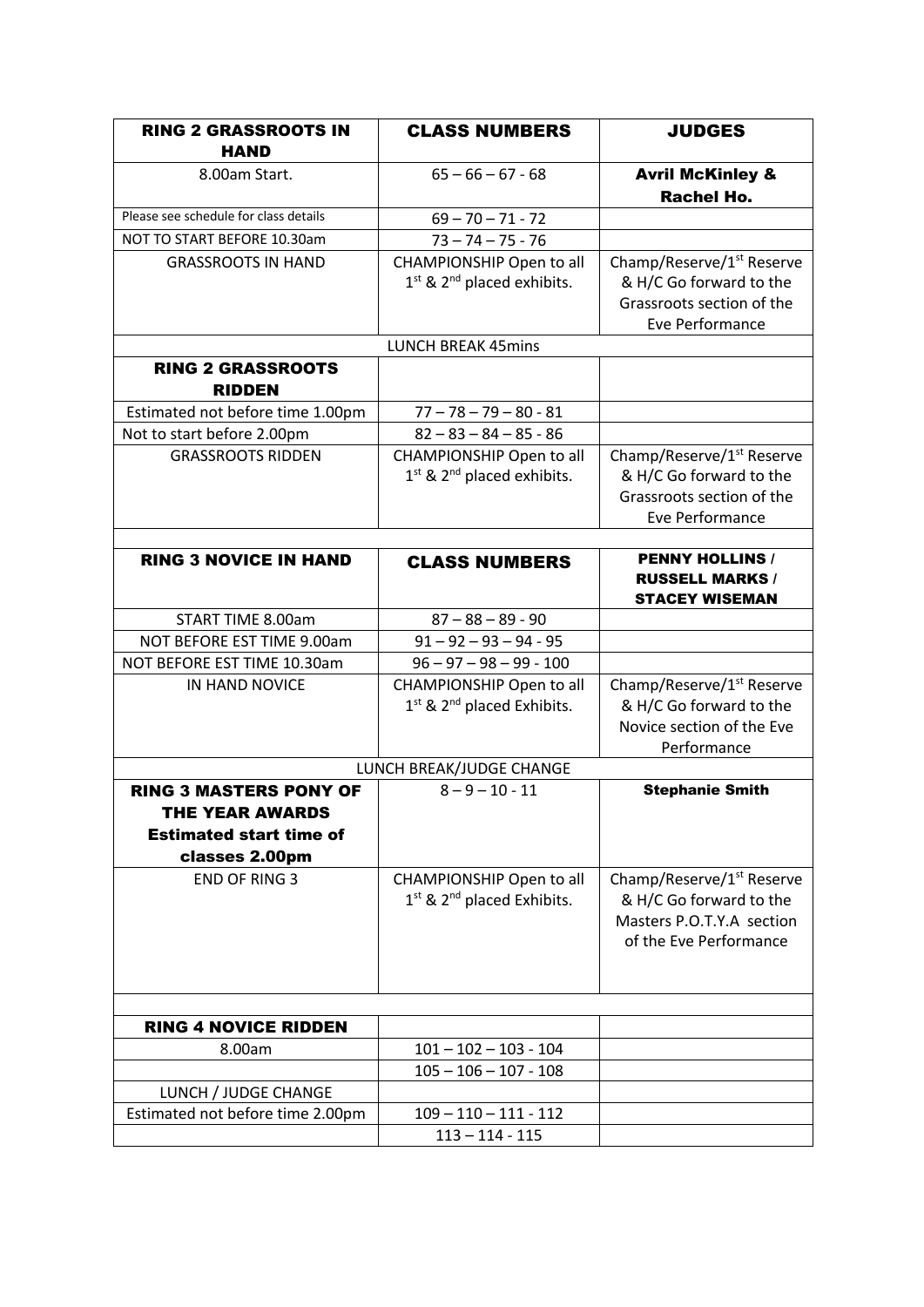| <b>NOVICE RIDDEN</b>                  | CHAMPIONSHIP Open to all                             | Champ/Reserve/1 <sup>st</sup> Reserve & H/C |
|---------------------------------------|------------------------------------------------------|---------------------------------------------|
|                                       | 1st & 2 <sup>nd</sup> placed Exhibits.               | Go forward to the Novice section            |
|                                       | <b>END OF RING 4</b>                                 | of the Eve Performance.                     |
|                                       |                                                      |                                             |
| <b>RING 5 OPEN IN HAND</b>            | <b>CLASS NUMBERS</b>                                 | <b>JUDGES</b>                               |
| Start time 8.00am                     | $116 - 117 - 118 - 119$                              | <b>Robert Parker Jones</b>                  |
| All start/not before times listed are |                                                      | / Ridden. Billy Moran                       |
| Estimated!                            |                                                      | In Hand.                                    |
|                                       |                                                      |                                             |
| Not to start before 9.00am            | $120 - 121 - 122 - 123$                              |                                             |
| Not before 10.00am                    | $124 - 125 - 126 - 127$                              |                                             |
|                                       | LUNCH BREAK / JUDGE CHANGE                           |                                             |
| Not to start before time 2.30pm       | 63 RoR In Hand Qualifier                             | <b>Judge Helen Bell</b>                     |
| Not to start before 3.30pm            | 128 Veteran 15+ In Hand VHS<br>Qualifier             | <b>Judge Helen Bell</b>                     |
|                                       | CHAMPIONSHIP Open to all                             | Champ/Reserve/1 <sup>st</sup> Reserve       |
|                                       | 1st & 2nd placed Open In Hand                        | & H/C Go forward to the                     |
|                                       | exhibits.                                            | Open section of the Eve                     |
|                                       |                                                      | Performance.                                |
|                                       |                                                      |                                             |
| <b>RING 6 OPEN RIDDEN</b>             |                                                      |                                             |
| START TIME 8.00am                     | $129 - 130 - 131 - 132 - 133$                        |                                             |
| Not before 9.30am                     | $134 - 135 - 136 - 137$                              |                                             |
| <b>RING BREAK</b>                     | ***********                                          |                                             |
| Est not before time 12.30am           | $138 - 139 - 140 - 141$                              |                                             |
|                                       | $142 - 143 - 144 - 145 - 147$                        |                                             |
| Est not to start before time 4.00pm   | 146 Veteran 15+ Ridden                               |                                             |
|                                       | Qualifier                                            | <b>Judge Helen Bell</b>                     |
| Est Not before time 4.30pm            | 64 RoR Ridden Qualifier                              | <b>Judge Helen Bell</b>                     |
|                                       | CHAMPIONSHIP Open to all                             | Champ/Reserve/1 <sup>st</sup> Reserve       |
|                                       | 1 <sup>st</sup> & 2 <sup>nd</sup> placed Open Ridden | & H/C Go forward to the                     |
|                                       | exhibits.                                            | Open section of the Eve                     |
|                                       |                                                      | Performance.                                |
|                                       |                                                      |                                             |
| <b>INDOOR ARENA - RING 7</b>          | <b>SHETLANDS SIDE A</b>                              | <b>JUDGE NIGEL VALE /</b>                   |
| MINIATURE/SHETLAND/CONCOURS           | <b>CLASS NUMBERS</b>                                 | <b>HELEN BELL /</b>                         |
|                                       |                                                      | <b>RUSSELL MARKS</b>                        |
| 8.00am Start.                         | 37 - 38 - 39 - 40                                    |                                             |
| STANDARD SHETLANDS SIDE A             | <b>Standard Shetland Mini</b>                        | Champ/Reserve/1 <sup>st</sup> Reserve       |
|                                       | Championship. All 1 <sup>st</sup> & 2 <sup>nd</sup>  | & H/C Go forward to the                     |
|                                       | placed forward.                                      | Shetland/Miniature section                  |
|                                       |                                                      | of the Eve Performance.                     |
|                                       |                                                      |                                             |
| MINIATURE SHETLANDS SIDE A            | $41 - 42 - 43 - 44 - 45$                             | <b>JUDGE HELEN BELL /</b>                   |
|                                       |                                                      | <b>NIGEL VALE /</b>                         |
|                                       |                                                      |                                             |
|                                       |                                                      | <b>RUSSELL MARKS</b>                        |
|                                       | <b>Miniature Shetland</b>                            | Champ/Reserve/1 <sup>st</sup> Reserve       |
|                                       | Championship All 1 <sup>st</sup> & 2 <sup>nd</sup>   | & H/C Go forward to the                     |
|                                       | Placed forward.                                      | Shetland/Miniature section                  |
|                                       | <b>JUDGES BREAK.</b>                                 | of the Eve Performance                      |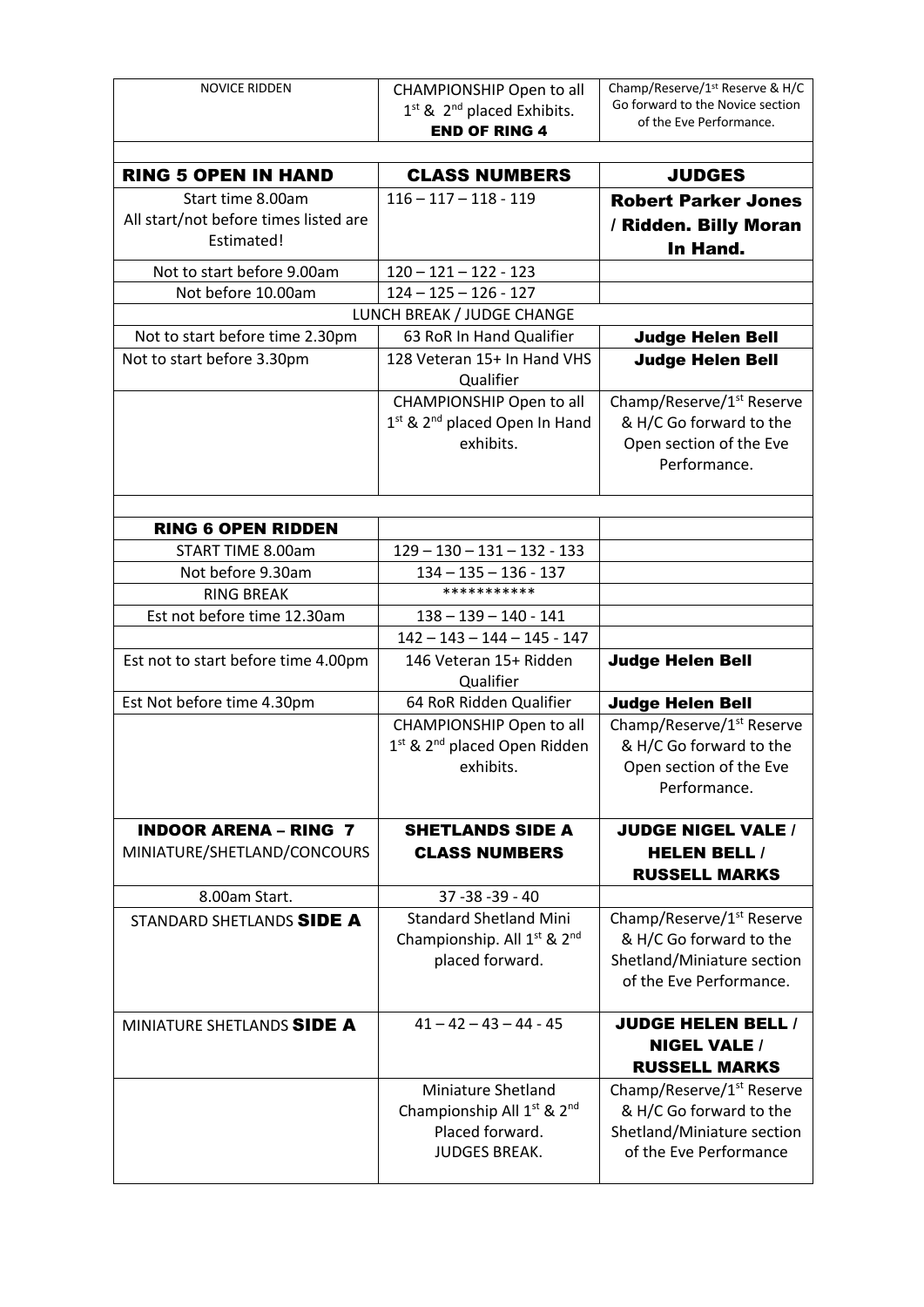| <b>RING 7 INDOORS</b><br><b>CONTINUEDMINIATURE</b><br><b>HORSE CLASSES SIDE B</b>   |                                                                                                                                   |                                                                                                                               |
|-------------------------------------------------------------------------------------|-----------------------------------------------------------------------------------------------------------------------------------|-------------------------------------------------------------------------------------------------------------------------------|
| 8.00am Start.                                                                       | $46 - 47 - 48 - 49 - 50 - 51$                                                                                                     |                                                                                                                               |
| Not to start before 9.00am                                                          | $52 - 53 - 54 - 55 - 56$                                                                                                          |                                                                                                                               |
|                                                                                     | <b>Miniature Horse</b><br>Championship Open to all 1 <sup>st</sup><br>& 2 <sup>nd</sup> placed.                                   | Champ/Reserve/1 <sup>st</sup> Reserve<br>& H/C Go forward to the<br>Miniature & Shetland<br>section of the Eve<br>Performance |
| MINIATURE AMAH - AMHR not to                                                        | $57 - 58 - 59$                                                                                                                    |                                                                                                                               |
| start before 10.00am Side B                                                         |                                                                                                                                   |                                                                                                                               |
|                                                                                     | Miniature Horse AMAH-<br><b>AMHR Championship Open</b><br>to all $1^{st}$ & $2^{nd}$ placed.                                      | Champ/Reserve/1 <sup>st</sup> Reserve<br>& H/C Go forward to the<br>Miniature & Shetland<br>section of the Eve<br>Performance |
| MINIATURE AMHR - ASPC not to                                                        | $60 - 61 - 62$                                                                                                                    |                                                                                                                               |
| start before 11.00am Side B                                                         |                                                                                                                                   |                                                                                                                               |
|                                                                                     | Miniature Horse ASPC -<br><b>AMHR Championship Open</b><br>to all $1^{st}$ & $2^{nd}$ placed.<br><b>End of miniature Classes.</b> | Champ/Reserve/1 <sup>st</sup> Reserve<br>& H/C Go forward to the<br>Miniature & Shetland<br>section of the Eve<br>Performance |
| <b>INDOOR ARENA CONCOURS</b>                                                        | Classes $23 - 24 - 1$ <sup>st</sup> & $2^{nd}$ &                                                                                  | <b>Judge Emma Steele.</b>                                                                                                     |
| <b>Estimated not to start before</b><br>time 2.00pm                                 | 3 <sup>rd</sup> placed through to the<br>Affiliated section of the Eve<br>Performance.                                            |                                                                                                                               |
| <b>RING 8 WORKING HUNTER</b><br><b>PONIES</b>                                       |                                                                                                                                   | <b>JUDGE POLLY</b><br><b>MELLANDER</b>                                                                                        |
| START TIME 8.00am please allow<br>for height of jump changes<br>between each class! | $12 - 13 - 14 - 15 - 16 - 17$                                                                                                     |                                                                                                                               |
|                                                                                     | CHAMPIONSHIP Open to all<br>$1st$ & $2nd$ placed Exhibits.                                                                        | Champ/Reserve/1 <sup>st</sup> Reserve<br>& H/C Go forward to the<br>working hunter section of<br>the Eve Performance          |
|                                                                                     | <b>BREAK</b>                                                                                                                      |                                                                                                                               |
| NOT BEFORE START BACK TIME<br>1.00pm                                                |                                                                                                                                   |                                                                                                                               |
| <b>RING 8 WORKING HUNTER</b><br><b>HORSES</b>                                       | $18 - 19 - 20 - 21 - 22$                                                                                                          |                                                                                                                               |
|                                                                                     | CHAMPIONSHIP Open to all<br>$1st$ & $2nd$ placed Exhibits.                                                                        | Champ/Reserve/1 <sup>st</sup> Reserve<br>& H/C Go forward to the<br>working hunter section of<br>the Eve Performance          |